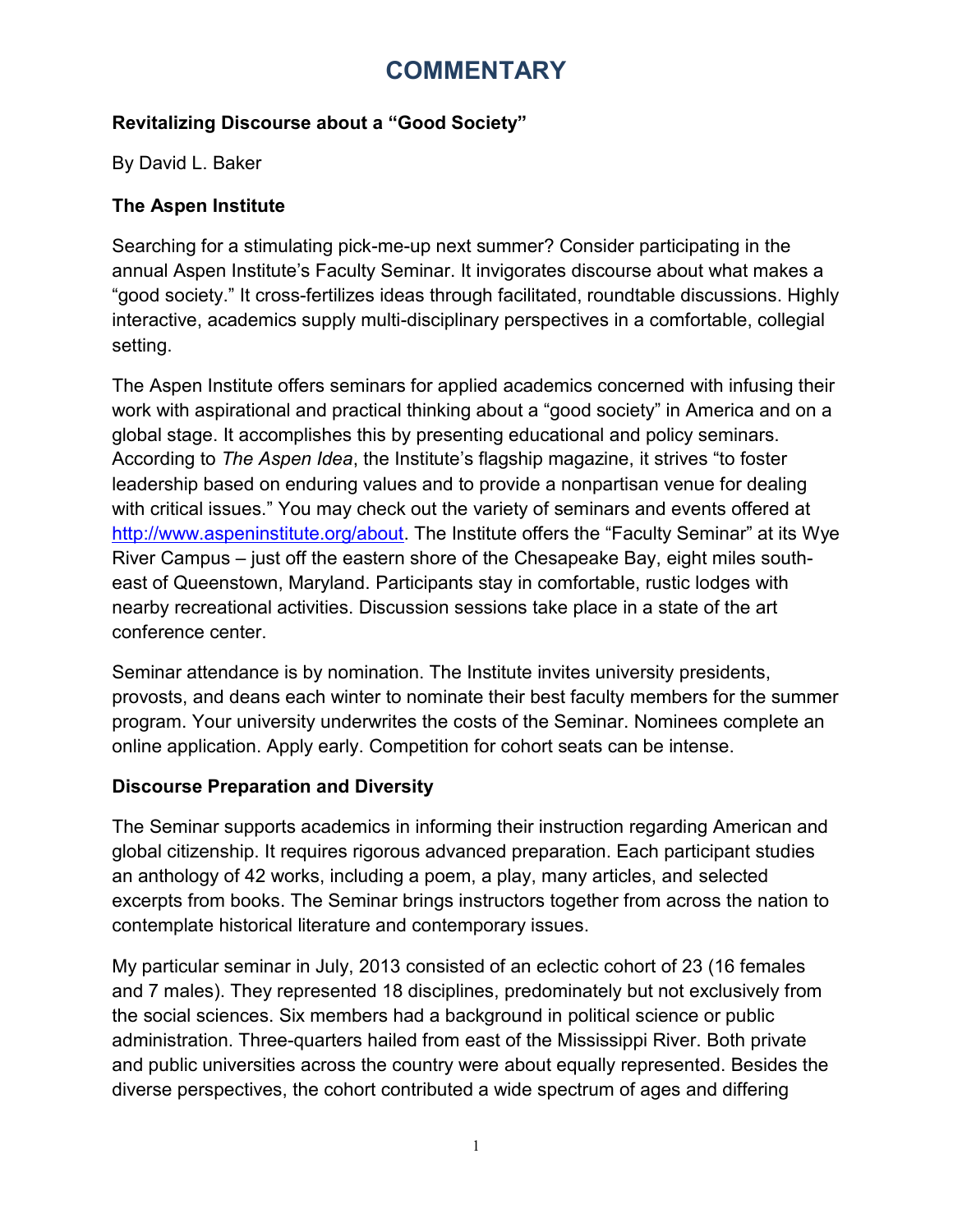# **COMMENTARY**

academic career stages. The Seminar was moderated by Dr. David Townsend, the Aspen Institute's Senior Advisor on Seminars and Director of Wye Programs.

### **Format and Curriculum**



Socratic discussions engage participants in deep dialogue exploring concerns and values fundamental to governance, citizenship, and interrelatedness. Simply, "What is a good society?" Are we there yet?

The seven-day curriculum rolls-out through seven themed sessions. Assigned readings set the table

for hearty exchanges. They include but are not limited to the following writings:

- "Our Founding Faiths": The Declaration of Independence, the Constitution's Preamble, excerpts from Abraham Lincoln, Roberts Bellah, Frederick Douglass, and letters between Abigail and John Adams
- "What is a Good Society?": Excerpts from Plato, Aristotle, Confucius, Thomas Hobbes, and Jean Jacques Rousseau
- "State Efficiency; Individual Flourishing": Excerpts from Adam Smith, James Madison, Alexis de Tocqueville, Tillie Olsen, and Ralph Ellison
- "Leadership": Excerpts from Plato, Thucydides, Niccoló Machiavelli, John Dewey, Martin Luther King, Jr., Ella Baker, and Constance Buchanan
- "Globalization and Responsibility": The Qur'an, speeches from Ronald Reagan and Barack Obama, the United Nations Universal Declaration of Rights, and articles by Fareed Zakaria and Ayann Hirsi Ali
- "Performance and Critique": Sophocles' *Antigone*
- "Education for the Polity": Excerpts from Edward O. Wilson, Martha Nussbaum, Amartya Sen, Aung San Suu Kyi, and Vaclav Havel